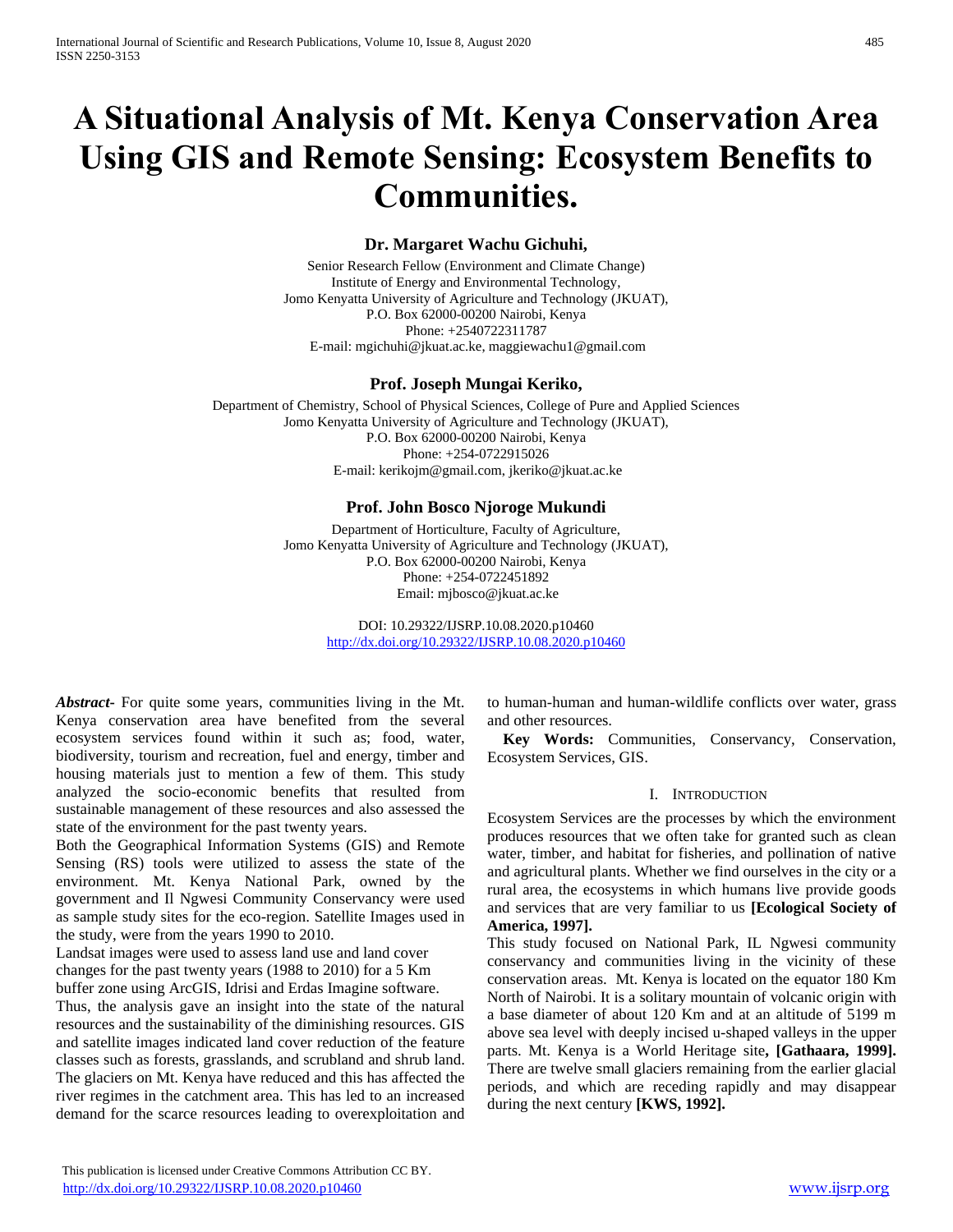The mountain is a water catchment area with several rivers flowing in different directions. Some of the rivers have curved deep valleys with steep gorges such as the Sirimon gorge. The **N**orthern part of the mountain is exceptional to this general description. The ground is more gently undulating with fewer streams. There are a number of volcanic cones and craters such as **the** Ithanguni and **the** Rutundu cones.

The altitude variation on Mt. Kenya gives rise to a wide variety of **climatic zones.** The wettest part of the mountain is to the South - East which receives up to 2,500 mm **of rain** per year. The mountain is driest to the North which receives less than 1000 mm **of rain per year**. The altitudes with the highest rainfall are between 2,700 m and 3,100 m **above sea level**. Rainfall decreases with altitude and above 4,500 m, most precipitation falls as snow or hail. Temperature also varies considerably with altitude but the average temperature at 4,750 m is **x** º**C**.

Mt. Kenya National Park has x vegetational zones **[KWS, 1992],** the Nival Zone lies above 4,500 m **above sea level** and the vegetation is characterized by mostly mosses and lichens. The Afro-alpine Zone lies above 3,500 m **above sea level** whereas the Moorland is characterized by tussock grasses. The most notable adaptations are **the** Giant groundsels, Cabbage groundsels, and Giant lobelia. High altitude Heath lies between 3,000 m and 3,500 m **above sea level**. The habitat is characterized by shrubs with small leaves. These include Heathers (*Calluna vulgaris*), African Sage (*Salvia aethiopis*), Protea (*Protea cynaroides*), and Herichrysum (*Helichrysum petiolare*). The Upper forest zone lies above the Bamboo zone and is characterized by smaller trees scattered in glades. The dominant species are East African Rosewood (*Dalbergia melanoxy*) and St. John's wort (*Hypericum perforatum*). Many of the trees are festooned with mosses and old man's beard trees [KWS, 1992].

The Bamboo zone forms a dense belt between 2,500 m and 3,200 m **above sea level**. The belt is thickest where it is moistest on the South - Eastern side of the mountain. It is absent entirely on the Northern side. The Montane forest descends as low as 2,000 m and the characteristic species are pencil Cedar and Podo. The threats and damages to Mt. Kenya forest were recorded as charcoal production, cultivation of marijuana (*Canabis sativa*), fire occurrences, Shamba (mixed farming) system practices in the forests, grazing of livestock and logging of Camphor, Wild Olive and East African Rosewood **[KWS, 1992]**. Mt. Kenya has a wide variety of wildlife and six species of large mammal of international conservation interest occur within the forests such as elephant, black rhino, leopard, giant forest hog, bongo and black-fronted duiker.

Il Ngwesi II Group Ranch (GR) which is also known as (Il Ngwesi community conservancy), lies between  $0^{\circ}$  16 <sup> $\prime$ </sup> to  $0^{\circ}$  25<sup> $\prime$ </sup> North and 37º 17 ́ to 37º 26 ́ East [Harrison, 2001]. This group ranch consists of 8,645 ha of community managed land located in Mukogondo Division, Laikipia District, North of Mount Kenya, [Ojwang *et al,* 2010] or (Plate 3.21). Il Ngwesi meaning "People of Wildlife" was among the first community- led conservation initiatives established in Northern Kenya. The ranch was established in 1995 with the aim of producing extra income from tourism and regenerating wildlife populations with the assistance of Lewa Conservancy. The Group Ranch is split up

This publication is licensed under Creative Commons Attribution CC BY.

<http://dx.doi.org/10.29322/IJSRP.10.08.2020.p10460> [www.ijsrp.org](http://ijsrp.org/)

into a settlement area and a conservation area. The core area has a radius of 5 Km<sup>2</sup> while the buffer area totals 6,000 Ha. Grazing in the buffer area is regulated and is not permitted after the rains to allow good grass growth. The highlands to the West are largely occupied by the upland-dry forests of the Mukogondo Forest Reserve and the grassland plains of Anadanguru. The medium altitudes of the plains are characterized by wooded grassland savanna, a mixture of grasses, dense thorn-shrub thickets [Harrison, 2001].

The Geographical Information Systems (GIS) constitute a considerable expansion of the capacity of humans and organizations to manage and make use of such information. [Ojwang *et al,2010*] states that, sub-division of some formerly large ranches and communal lands have resulted into habitat fragmentation and threat to the bio-diversity existing outside the protected areas. Increasing intensive crop cultivation and loss of vegetation cover in areas adjacent to the protected areas resulted in unchecked land use conflicts. The complexity of the biological, ecological, and physical processes, which comprise natural systems, makes modeling a potentially valuable tool for anticipating responses to management options [Toxopeus, 1996] or [6]. The traditional method of representing the geographic space occupied by spatial data is as a series of thematic layers [Heywood *et al.,* 1998]. [Spencer, 2003] indicated that, GPS for ground truthing is used to create, correct, interpret, assess accuracy or somehow modify existing geospatial data. Two common uses for geo-referencing aerial or satellite images and classifying satellite images is by deriving land use and land cover (Leica Systems, (2006).

According to [Spencer, 2003], GPS data when put into a GIS, gives the researcher the ability to link a spatial data to real World coordinates. [Wadsworth and Treweek, 1999], stated that most ecological data are collected using some form of ground survey. [Jensen, 2000], observed that remote sensing has the capability to provide synoptic views over very large areas very quickly. Most ecological studies make use of data collected by sensors working in the visible and near-infrared parts of the spectrum.

According to [Johnson, 1998], image analysis can provide quantitative information about ecological properties, which cannot be easily derived from aerial photography or field studies. [UNEP, 2009], states gaps in vegetation cover caused by fragmentation can isolate populations of certain species and lead to their demise while land and water degradation render habitats unhealthy thus threatening species survival.

Deus and Gloaguen [2011] in their study on Tarangire National Park (TNP), stated that, the three main land-cover categories namely barren, woodland and grassland have been identified and mapped successfully using four sets of landsat images; MSS 1979, MSS 1988, ETM+ 1999 and TM 2009. The land covers were estimated to occupy; woodland 52.82% (1515 Km²), grassland 40.24% (1154 Km²), and barren 6.94% (199 Km²) of the total national park area in 1979.

Bertwistle [2001] reported having evaluated land cover data for the Albemarle-Pamlico peninsula to delineate landscape characteristics preferred by black bears and white-tailed deer. Data from surveys, monitors, and modeling were analyzed separately and results were spatially combined.

Clark *et al.,* [2008] stated that, the creation of the habitat map consisted of the following two steps: defining a set of land cover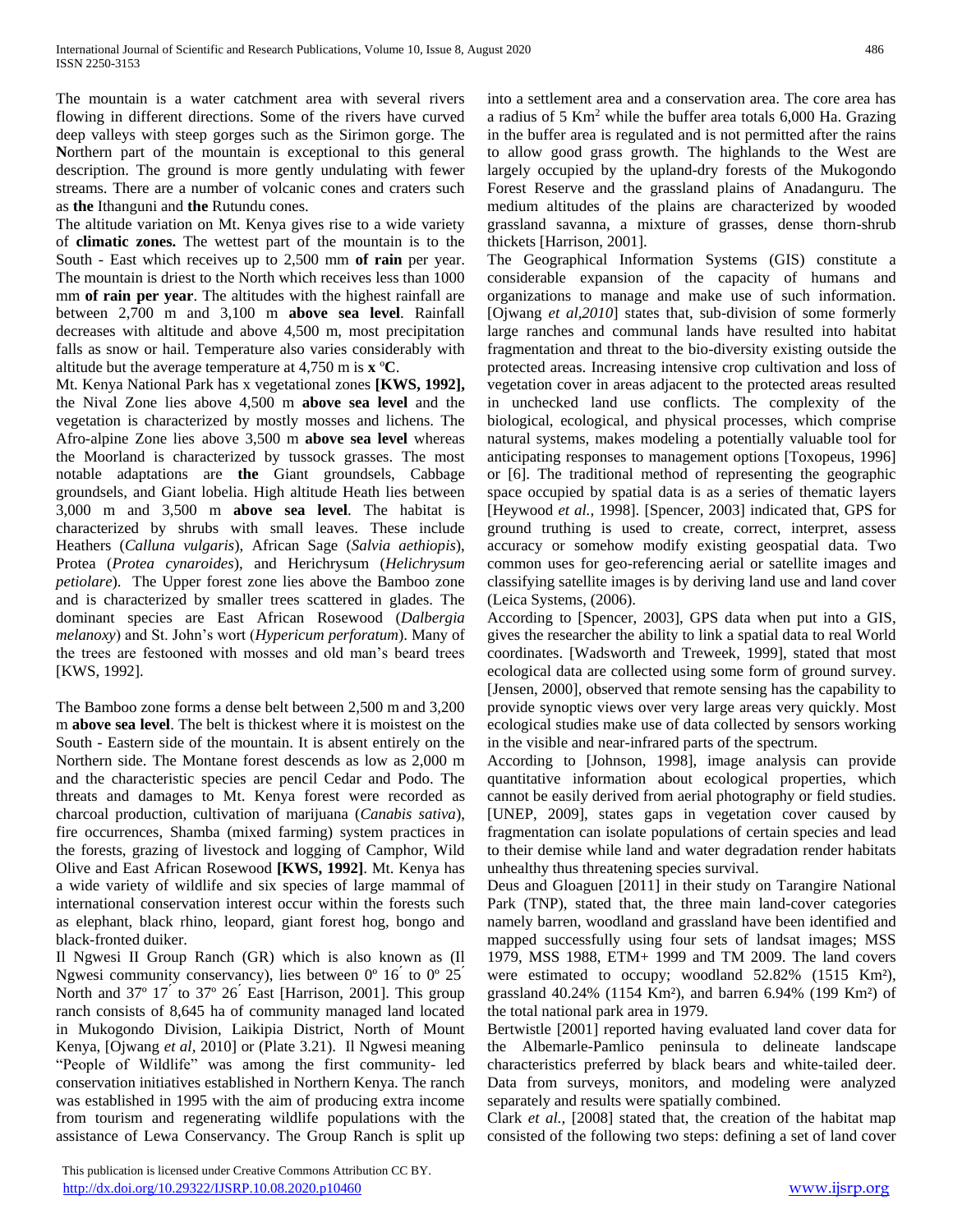classes (hereafter termed 'habitat classes') known to exist in the study area, and then using a remote sensing technique to classify the ortho- rectified imagery based on the pre-defined set of classes. A GIS could also be useful for yellow-eyed penguin habitat restoration and tourism management, Clark *et al.,* [2008]. This report described how the preferred vegetation cover for nest sites can be easily determined with a GIS. This information could be valuable for determining the type, amount and spatial layout (such as distribution and density) of vegetation that should be used in habitat restoration programs.

#### 3. RESEARCH ELABORATIONS

The landsat images sourced from the Regional Centre for Mapping of Resources and Development, Kenya were used to assess the land cover and land use changes for a twenty-year's period, between 1988 and 2010. The remote sensing images used were in TIFF formats which were imported to Erdas Imagine platform. The supervised classification analysis identified the following feature classes; Agriculture, settlements, grasslands, bare ground, thickets, shrubs, Forests, mixed forests, swamps, riverine vegetation, water and snow. All classes were assigned unique symbols for easier identification.

#### 1. RESULTS AND FINDINGS

Two landsat images of 1988 and 2000 images of a ten year period were used to analyse the land use and land cover of Mt. Kenya National Park, (Fig. 1 and Fig. 2). However, there was a problem of cloud cover and stripping in most satellite images between 2001 and 2010.

The landsat image of the years 1988 and 2000, indicated the following; a decrease in water bodies by 152.91 ha, area covered by snow decreased by 1,494.45 ha, Moorland increased by 20,599.3 ha, Montane or upper forests decreased by 1,704.6 ha, area covered by bamboo decreased by 9,718.65 ha, heath or high altitude forests covered area decreased by 15,744.51 ha, and land on agricultural activities increased by 3.867.4 ha. The big increase in agricultural activities in the buffer zone was due to illegal logging in the forests, forest fires and impact of climate change on the mountain vegetation (Fig. 3).



 This publication is licensed under Creative Commons Attribution CC BY. <http://dx.doi.org/10.29322/IJSRP.10.08.2020.p10460> [www.ijsrp.org](http://ijsrp.org/)

Figure 3. Land use / land cover chart for 1988 and 2000 images within Mt. Kenya National Park and its environs.

The land cover changes indicated an increase in agricultural activities of 3,867.4 ha. The diminishing resources could be linked to a decrease in; water of 152.9 ha, montane 1704.6 ha, bamboo 9718 ha and heath 15,744 ha.

The Landsat images of 1988, 2000 and 2008 were used for land use and land cover analysis for Il Ngwesi Conservancy (Fig. 4, 5, 6 and 7).



Figure.7. Land use / land cover chart of 1988 and 2000 images within Il Ngwesi conservancy and its environs.

Il Ngwesi Conservancy land cover and land use analysis (Fig.7), indicated a decrease in forest cover between 1989 and 2000 by 789 ha which continued to decrease by 931 ha between 2000 and 2008 within the park. Thickets decreased by 595 ha between 1989 and 2000 and continued to decrease to 1,073 ha between 2000 and 2008. Grasslands increased in area by 518 ha between 1989 and 2000 and continued to increase between 2000 and 2008 to 117 ha. Bareground area decreased by 756 ha between the years 1989 and 2000 but increased to 672 ha between the years 2000 and 2008. Thicket-covered area decreased to 595 ha and continued to decrease to 1,073 ha between the years 2000 and 2008. Forest cover decreased by 789 ha in the years 1989 and 2000 and by 931 ha between the years 2000 and 2008. Area covered by shrubs also increased by 1,414 ha between the years 1989 and 2000 and by 1,407 ha between the years 2000 and 2008. Area under Riverine vegetation increased by 208 ha between the years 1989 and 2000 but decreased by 228 ha between the years 2000 and 2008 (Fig. 8). It was noted that the land cover changes indicated a decrease in; forest cover by 931 ha, thickets area by 1073 ha and riverine vegetation by 228 ha.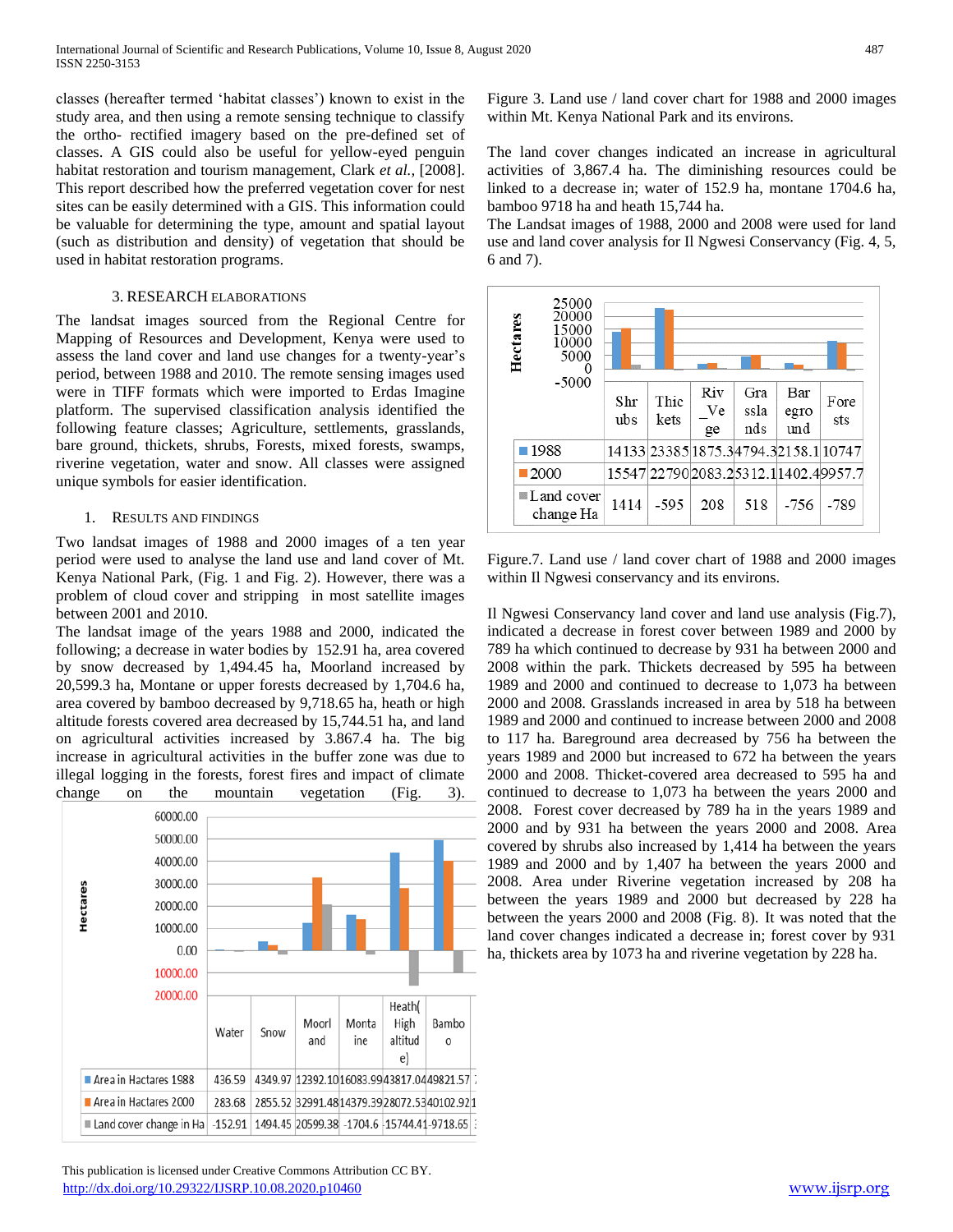

Figure.8. Land use / land cover chart for 2000 and 2008 images within Il Ngwesi conservancy and its environs.

#### 2. CONCLUSIONS

The GIS analysis indicated that there was a general decrease of land cover and land use in hectares. There was a general decrease in areas under; forests, shrubs and bare land due to illegal logging in the forests, forest fires and impact of climate change on the mountain vegetation. The Landsat image of the years, 1988 and 2000 in Mt. Kenya indicated a decrease in the water bodies by 152.91 ha, area under snow increased by 2,855.5 ha, Moorland area increased by 20,599.3 ha, Montane or upper forests area decreased by 1,704.6 ha, area under bamboo decreased by 9,718.65 ha, heath or high altitude forests area decreased by 15,744.51 ha, and the land under agricultural activities increased by 3,867.4 ha. At Il Ngwesi, grassland area increased by 635 ha, bareground decreased by 84 ha, thicket area decreased by 1,073 ha, forests cover decresed by 931 ha and riverine area decreased by 228 ha between the years 1988 and 2000.

It is imperative to note that, communities living in the mountain conservation area benefited heavily from rivers waters, heavy rainfall as indicated by the types of crops grown in the high altitude areas, keeping of livestock, timber, firewood and ecotourism. This is an indicator of the benefits of ecosystem services to the communities living in the conservation area. However, the study noted diminishing resources such as; foret cover, rangeland and heavy river water flow as indicated by the GIS analysis. This could be due to increased droughts and compounded by the impacts of climate change.

#### 3. APPENDICES



Figure 1. Classified image of land use / land cover types for the year 1988 within Mt. Kenya National Park and its environs.







Figure.4. Classified image of land use / land cover types for the year 1988 within Il Ngwesi conservancy and its environs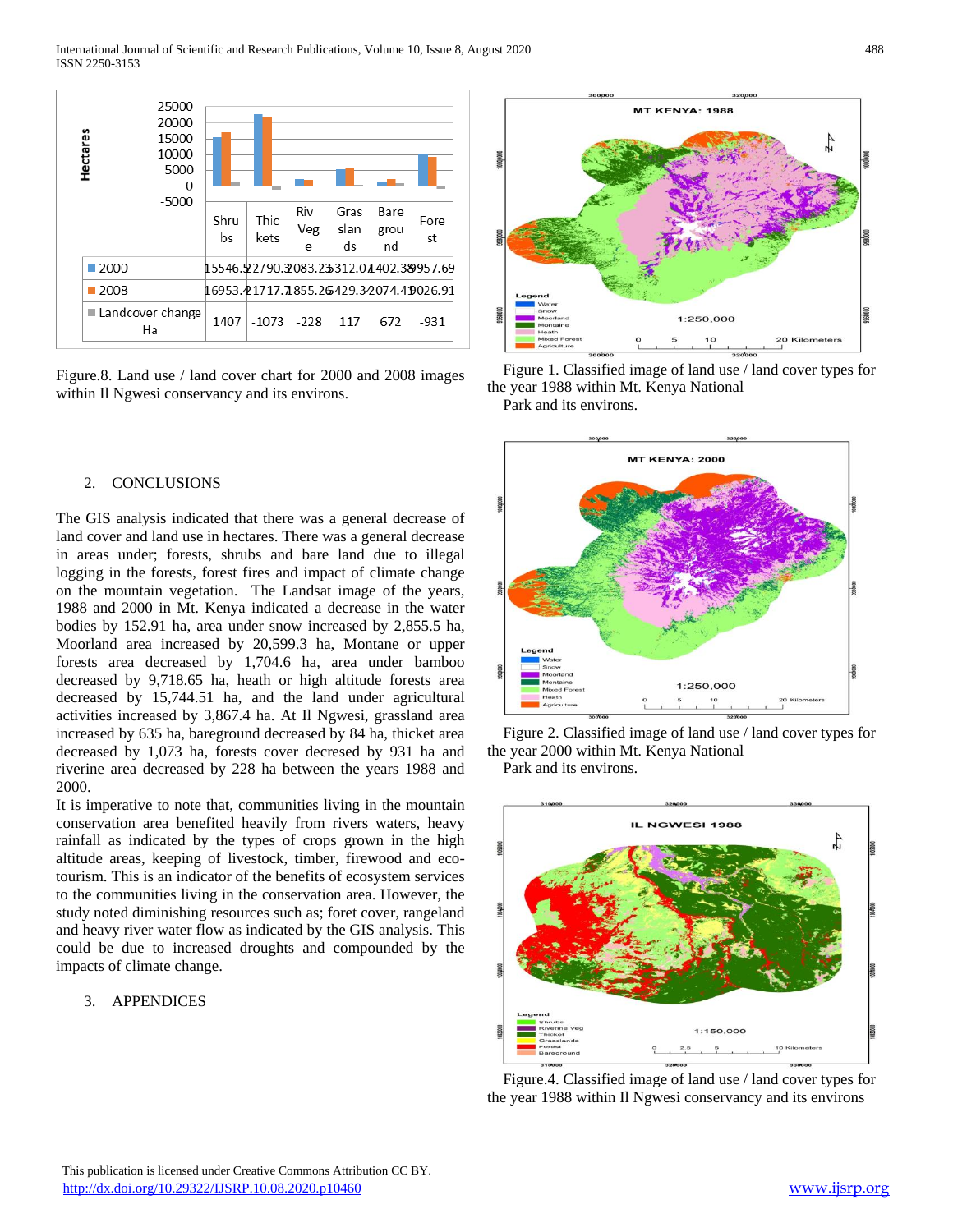

Figure 5. Classified image of land use / land cover types for the year 2000 within Il Ngwesi conservancy and its environs



Figure 6. Classified image of land use / land cover types for the year 2008 within Il Ngwesi conservancy and its environs

## 4. ACKNOWLEDGEMENT

I am most grateful to Charles Muriuki (GEGIS, JKUAT) and Lawrence Okello (Regional Centre for Mapping of Resources and Development, RCMRD) for their input.

#### 5. REFERENCES

Bertwistle, J. Description and Analysis of Vehicle and Train Collisions with Wildlife in Jasper National Park, Alberta, Canada, 1951-1999. 2001

Clark, R. D.; Mathieu, R. and Seddon, P. J. Geographical Information Systems in Wildlife Management: A case study using yellow-eyed Penguin nest site data. Department of Conservation, Wellington, New Zealand.2008.

Deus, D. and Gloaguen, R. Spatial-temporal Analysis of Wooded Grassland Ecosystem for Management of Wildlife Habitats Using Landsat Imageries, Ardhi University, Tanzania.2011

Ecological Society of America Spring. Ecosystem Services: Benefits Supplied to Human Societies by Natural Ecosystems, No. 2. 1997

Gathaara, G., (1999). Aerial Survey of the Destruction of Mt. Kenya, Imenti and Ngare Ndare Forest Reserves, KWS, Kenya, 1999.

Heywood, I.; Cornelius, S. and Carver, S. (1998). An Introduction to Geographical Information Systems, Addison Wesley Longman, New York, USA, 1998.

 This publication is licensed under Creative Commons Attribution CC BY. <http://dx.doi.org/10.29322/IJSRP.10.08.2020.p10460> [www.ijsrp.org](http://ijsrp.org/)

Jensen, J. R. Remote Sensing of the Environment. An Earth Resource Perspective, University of South Carolina, USA, 2000.

Johnson, C. A. Geographical Information Systems in Ecology, Natural Resources Research Institute, University of Minnesota, Duluth, Minnesota, USA, 1998.

[9] Kenya Wildlife Service. Mt. Kenya National Park Five Year Management Plan, 1993-1998, Nairobi, Kenya, 1992.

Harrison, P. (2001). Good Pasture and Paying Guests; Prospects for symbiosis of Pastoralism and wildlife Tourism at Il Ngwesi Group Ranch, University of London, United Kingdom, 2001.

Ojwang, G.; Said M.; Kifugo, S.; Leeuw, J.; Wargute, P.; Mutero,W.; Ogutu, J.; Anangwe, B. and Waruingi. National Land Use Mapping and Change Analysis, African Conservation Centre, Publishers, Nairobi, Kenya, 2010.

Spencer, J.; Frizzelle, B. G. and Vogler, J. B. Global Positioning System, A field Guide for the Social Sciences, Blackwell Publishing Ltd, United Kingdom, 2003. Toxopeus, A. G. An Interactive Spatial and Temporal Modeling System as a tool in ecosystem Management, ITC Publications, 1996.

UNEP. Kenya: Atlas of Our Changing Environment, Division of Early Warning and Assessment (DEWA), United Nations Environment Programme, Nairobi, Kenya, 2009.

Wadsworth, R. and Treweek, J. Geographical Information Systems for Ecology, An Introduction, University of Minnesota, Longman, USA,1999.

#### 6. AUTHORS

## i. First Author

Dr. Margaret Wachu Gichuhi, Senior Research Fellow (Environment and Climate Change) Institute of Energy and Environmental Technology, Jomo Kenyatta University of Agriculture and Technology (JKUAT), P.O. Box 62000-00200 Nairobi, Kenya Phone: +2540722311787; E-mail: [mgichuhi@jkuat.ac.ke,](mailto:mgichuhi@jkuat.ac.ke) [maggiewachu1@gmail.com](mailto:maggiewachu1@gmail.com) PhD in Environmental Management, Senior Research Fellow in Environment and Climate Change and Lead expert in Environmental and Social Impact Assessment (ESIA). Member of

several environmental affiliated organizations.

ii. Second Author

Prof. Joseph Mungai Keriko, Department of Chemistry, School of Physical Sciences, College of Pure and Applied **Sciences** Jomo Kenyatta University of Agriculture and Technology (JKUAT), P.O. Box 62000-00200 Nairobi, Kenya Phone: +254-0722915026; E-mail: [kerikojm@gmail.com,](mailto:kerikojm@gmail.com) [jkeriko@jkuat.ac.ke](mailto:jkeriko@jkuat.ac.ke) Full Professor in Organic Chemistry and member of several professional affiliations in chemistry and Biosciences, Green Chemistry and Natural products.

iii. Third Author